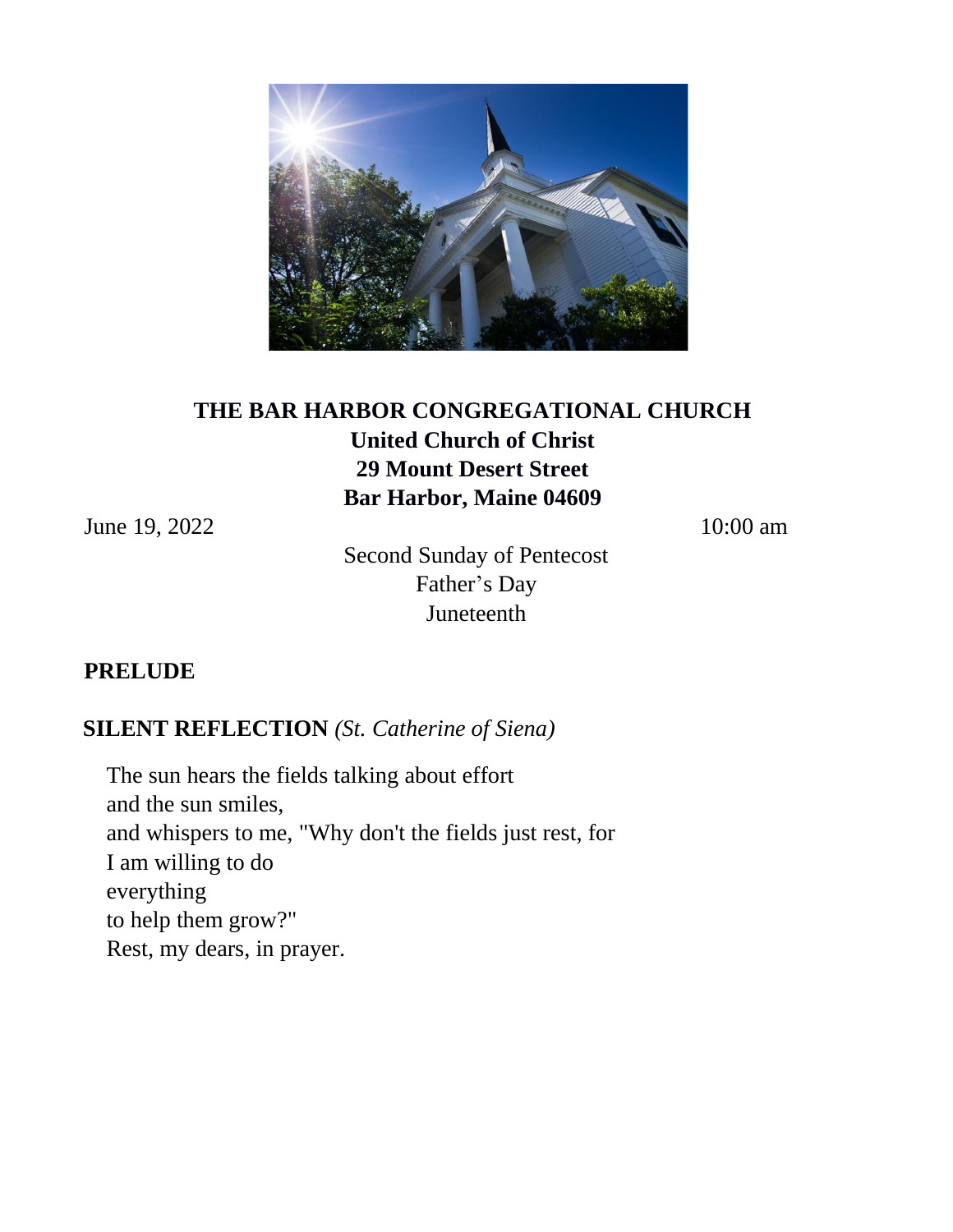## **GREETING AND ANNOUNCEMENTS**

**Special Thanks to our worship assistants today: Kay Rand, Liturgist; Mackette Kark, Prayer Leader; Joan and Bil Harding, welcome table; and Chloe Bolt, Kathe Simons, Al Simons, Steve Grubb, Cristy Benson and Jim Brown, worship technicians.**

**The flowers today are given by Pastor Rob and Cristy Benson in honor of their fathers, in honor of Rob and Cristy's wedding anniversary, and in honor of their son Jacob's birthday.**

**Last week's flowers were given in honor of MDI nurses.**

- **Juneteenth celebration** 12-4pm today at Knowlton Park in Ellsworth
- **Morning prayer** Tues @8:30, via BHCC Facebook live, or in person
- **Labyrinth on the Lawn -** Wednesday June 22nd @ BHCC. 10-4
- **BHCC Saunter** Thursdays meet at the church @ 10
- **Evening Prayer** Thursday at 7:00 pm, via BHCC Facebook live, or in person
- **BHCC Bible study** Friday @ 11: in-person or on Zoom
- **You're invited to share your offering** in the offering plates either at the welcome table or on your way out after worship
- **Pilgrim Lodge is ON!!** Check out the awesome summer offerings for all ages at [https://www.pilgrimlodge.org](https://www.pilgrimlodge.org/)
- Need anything? Contact Pastor Rob at 266-9026.

# **LIGHTING OF THE CANDLES**

**INTROIT** *Like the Murmur of the Dove's Song (verse 1)*

Like the murmur of the Dove's song Like the challenge of her flight, Like the vigor of the wind's rush, Like the new flames' eager might: Come, Holy Spirit, come.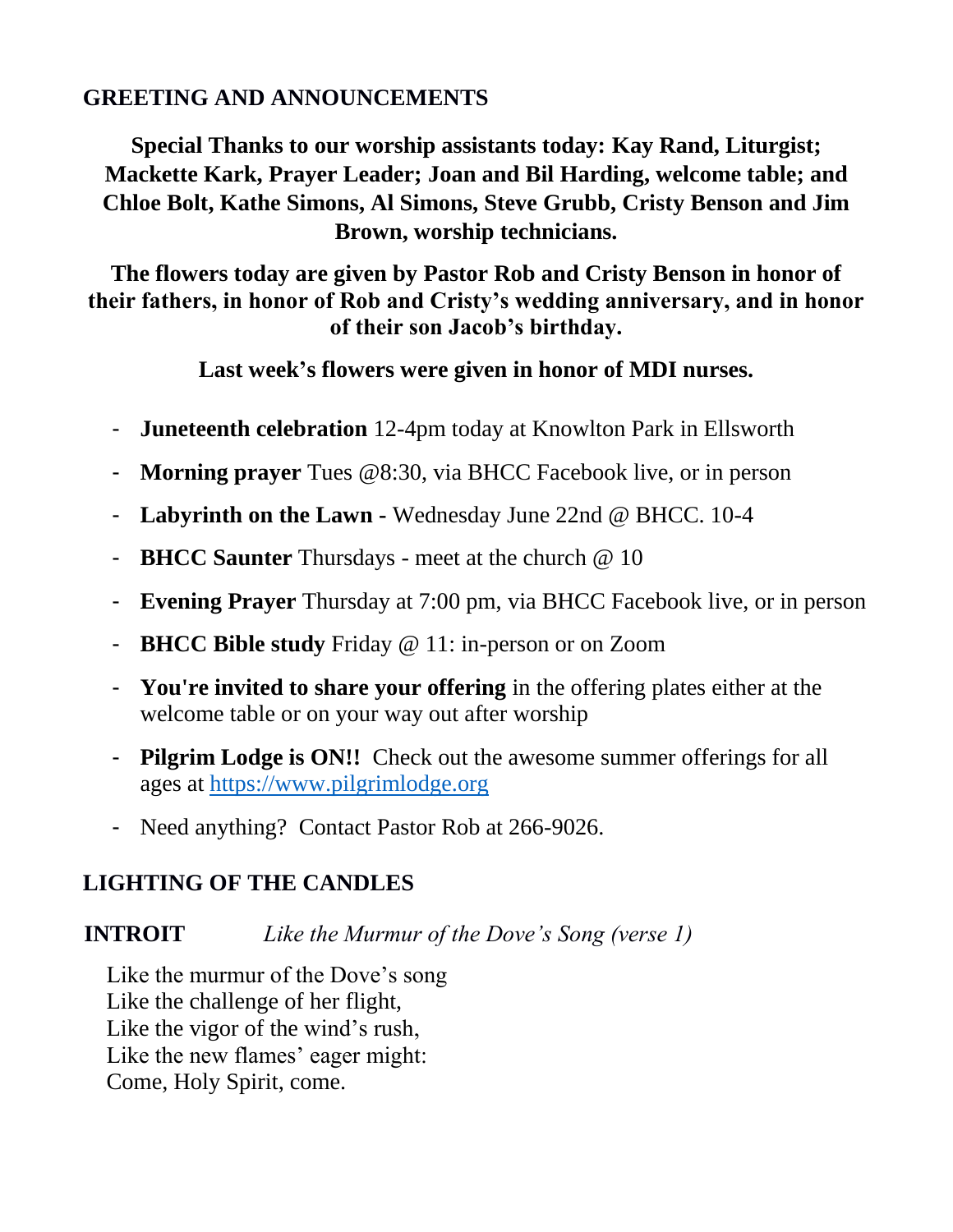## **CALL TO WORSHIP** *(Worship Ways)*

- One: As a deer longs for flowing streams of water, our souls reach out to seek our God.
- **Many: Where is our God? In the cleansing of the rain, in the refreshing of a pool, in the predictability of a faucet.**

One: With glad shouts and songs of thanksgiving, our voices lift toward our God. **Many: Where is our God? In the melody of voices raised in concert, in the stillness of silence, in the cacophony of spontaneous praise.**

One: As deep calls to deep, we come to worship the Living God.

# **Many: Where is our God? In the echoes of our prayers, in the reverence of bowed heads, in the hope of raised faces. The Holy One is with us.**

**HYMN** As the Deer Panteth for the Water

As the deer panteth for the water, So my soul longeth after Thee. You alone are my hearts desire And I long to worship Thee.

*[Refrain]*

*You alone are my strength, my shield; To You alone may my spirit yield. You alone are my heart's desire, And I long to worship You.*

You're my friend and You are my brother, Even though You are a King. I love You more than any other, So much more than anything

# *Refrain*

I want You more than gold or silver, Only You can satisfy. You alone are the real joy-giver And the apple of my eye.

*Refrain*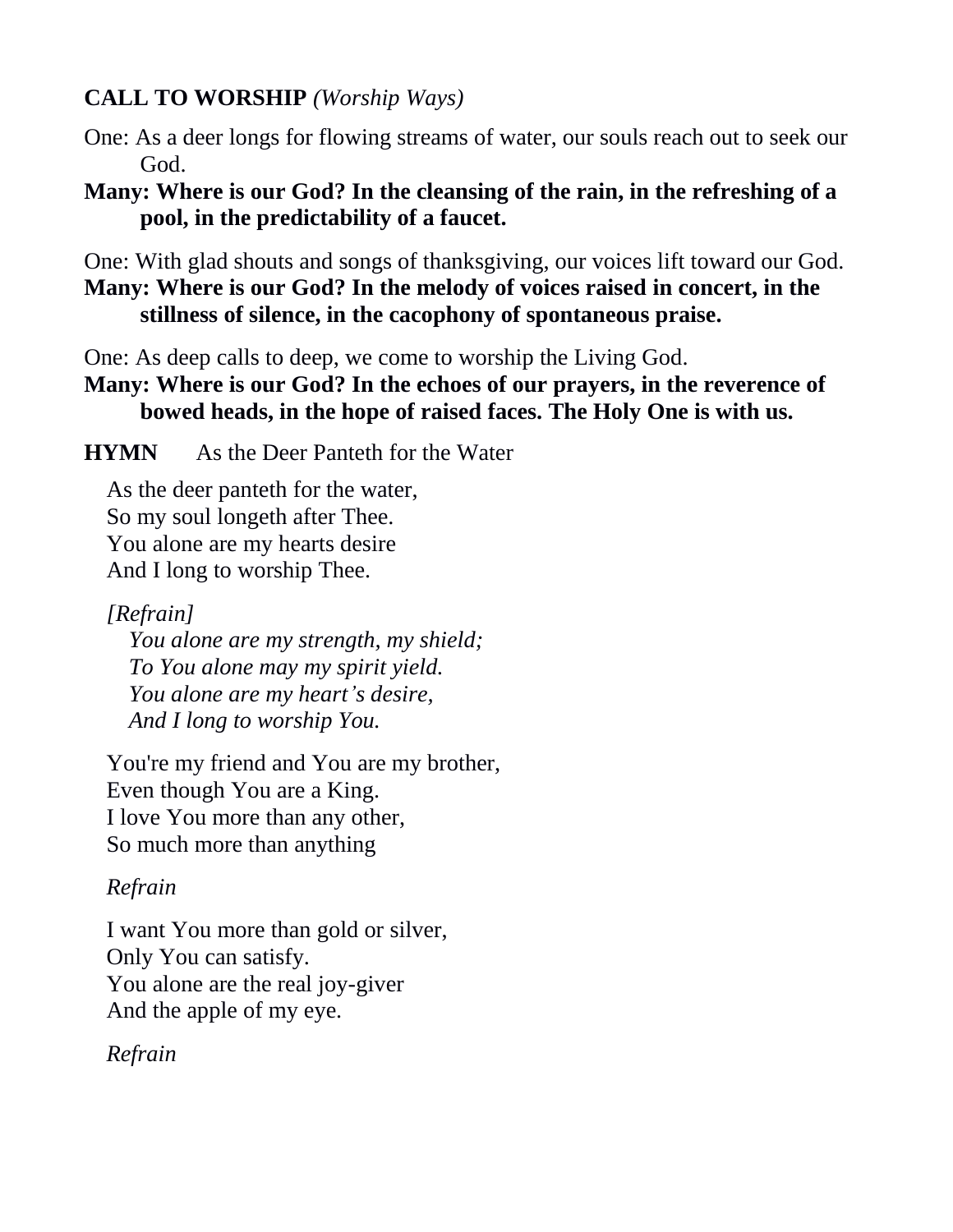## **PRAYER OF INVOCATION**

Holy Wisdom, we hear you calling us to gather and to hope in your name. Ignite sacred courage in us to proclaim the good news of justice from the comfort of the sanctuary to the public witness of the city gates. Inspire a compelling vision of a gracious, beloved, and empowered community that propels us to confront inequities, challenge privilege, and participate in your creative work in our time. Renew our hope for humanity so that we might rejoice in this inhabited world and delight in our siblings. Amen.

# **CHILDREN'S TIME**

## **PRAYERS OF THE COMMUNITY**

### **Joys and Concerns**

*Text prayer requests in the chat box.*

### **Pastoral Prayer**

## **The Lord's Prayer** *(trespasses)*

Our Father, who art in heaven, hallowed be Thy name. Thy kingdom come. Thy will be done on earth, as it is in heaven. Give us this day our daily bread. And forgive us our trespasses, as we forgive those who trespass against us. And lead us not into temptation, but deliver us from evil: for Thine is the kingdom, and the power, and the glory, forever. Amen.

## **Prayer Response** *Spirit of the Living God*

Spirit of the living God, fall fresh on me; Spirit of the living God, fall fresh on me. Melt me, mold me, fill me, use me. Spirit of the living God, fall fresh on me.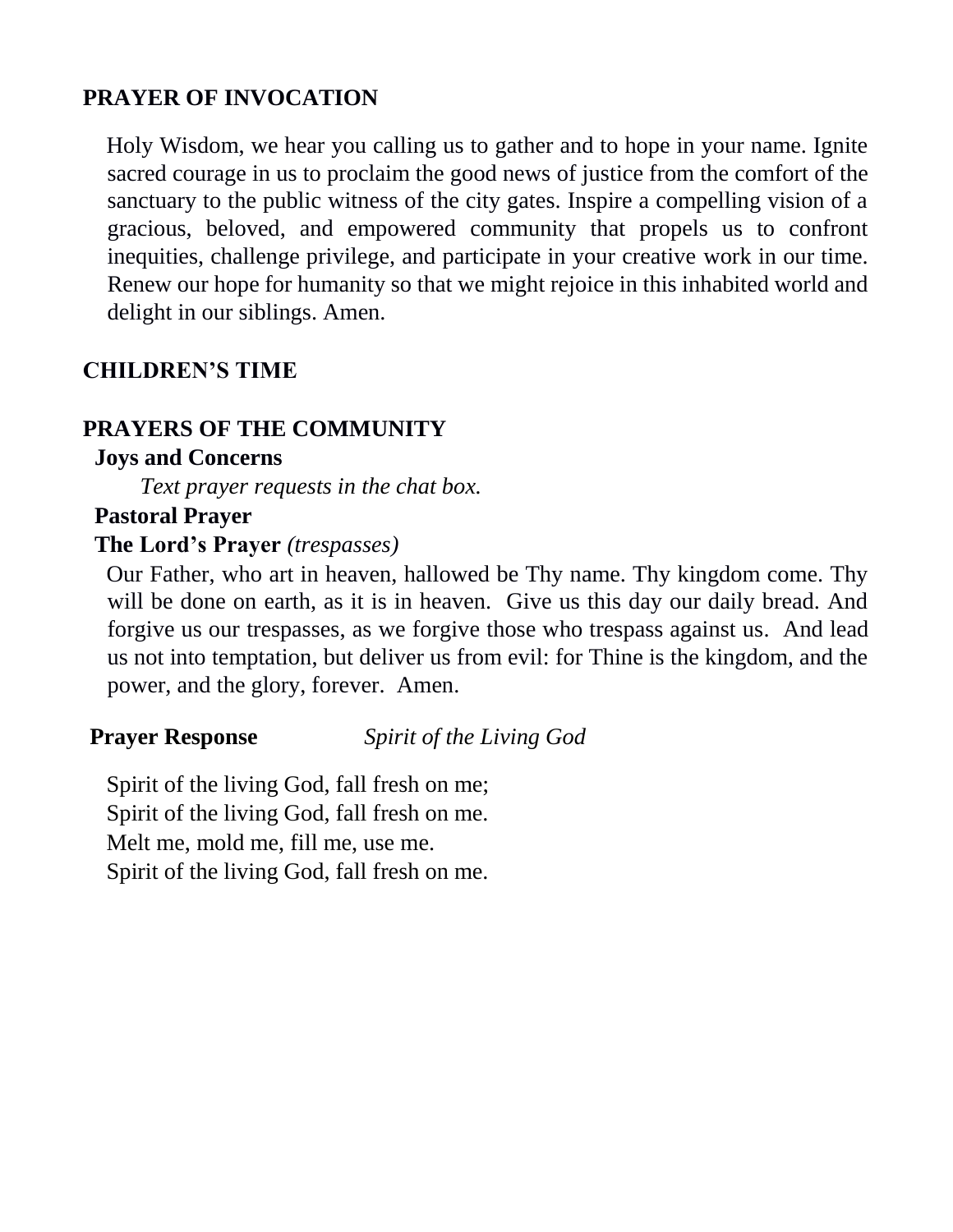## **SCRIPTURE READINGS**

### *A reading from Paul's letter to the Galatians, chapter 3, verses 23-29*

Now before faith came, we were imprisoned and guarded under the law until faith would be revealed. Therefore the law was our disciplinarian until Christ came, so that we might be justified by faith. But now that faith has come, we are no longer subject to a disciplinarian, for in Christ Jesus you are all children of God through faith. As many of you as were baptized into Christ have clothed yourselves with Christ. There is no longer Jew or Greek, there is no longer slave or free, there is no longer male and female; for all of you are one in Christ Jesus. And if you belong to Christ, then you are Abraham's offspring, heirs according to the promise.

#### *A reading from the Gospel of Luke, chapter 8, verses 26-39*

Then they arrived at the country of the Gerasenes, which is opposite Galilee. As he stepped out on land, a man of the city who had demons met him. For a long time he had worn no clothes, and he did not live in a house but in the tombs. When he saw Jesus, he fell down before him and shouted at the top of his voice, "What have you to do with me, Jesus, Son of the Most High God? I beg you, do not torment me"-- for Jesus had commanded the unclean spirit to come out of the man. (For many times it had seized him; he was kept under guard and bound with chains and shackles, but he would break the bonds and be driven by the demon into the wilds.) Jesus then asked him, "What is your name?" He said, "Legion"; for many demons had entered him. They begged him not to order them to go back into the abyss. Now there on the hillside a large herd of swine was feeding; and the demons begged Jesus to let them enter these. So he gave them permission. Then the demons came out of the man and entered the swine, and the herd rushed down the steep bank into the lake and was drowned. When the swineherds saw what had happened, they ran off and told it in the city and in the country. Then people came out to see what had happened, and when they came to Jesus, they found the man from whom the demons had gone sitting at the feet of Jesus, clothed and in his right mind. And they were afraid. Those who had seen it told them how the one who had been possessed by demons had been healed. Then all the people of the surrounding country of the Gerasenes asked Jesus to leave them; for they were seized with great fear. So he got into the boat and returned.

The man from whom the demons had gone begged that he might be with him; but Jesus sent him away, saying, "Return to your home, and declare how much God has done for you." So he went away, proclaiming throughout the city how much Jesus had done for him."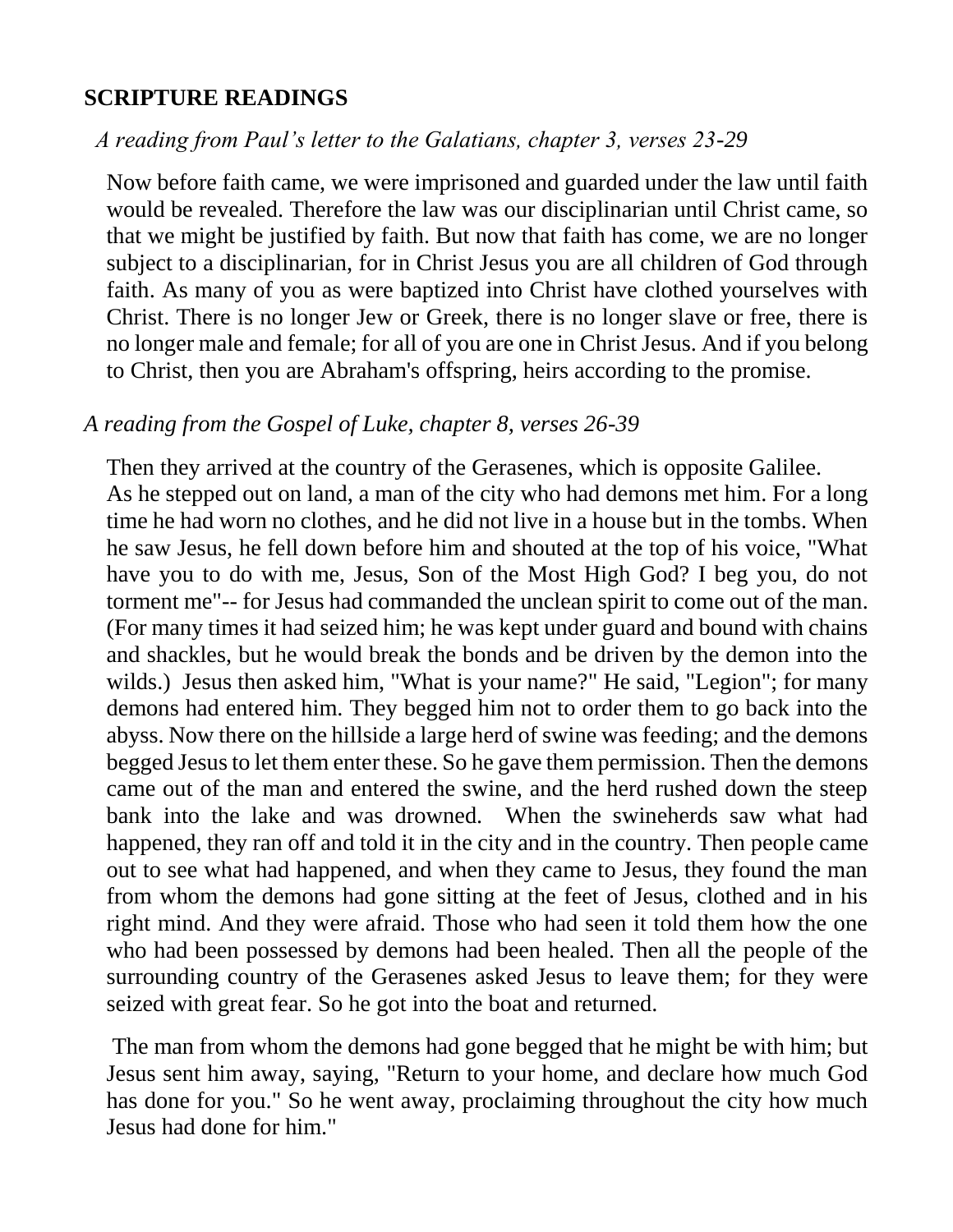**SPECIAL MUSIC** *Deiran Manning, piano*

## **THE OFFERING**

#### **\*Doxology**

Praise God from whom all blessings flow Praise God all creatures here below Praise God above ye heavenly host; Creator, Christ and Holy Ghost. Amen.

## **\*Prayer of Dedication**

We give you thanks, God Our Help, for the abundance of the gifts you have planted in us as seeds that we may share in bloom. May these offerings be received and magnified for your glory.

### **HYMN** *In Christ there is no East or West*

In Christ there is no East or West, in him no South or North, But one great fellowship of love Throughout the whole wide earth.

In Christ shall true hearts everywhere Their high communion find. His service is the golden cord close binding humankind.

Join hands, then, people of the faith, Whate'er your race may be. All children of the living God are surely kin to me.

In Christ now meet both East and West, in him meet South and North. All Christly souls are joined as one throughout the whole wide earth.